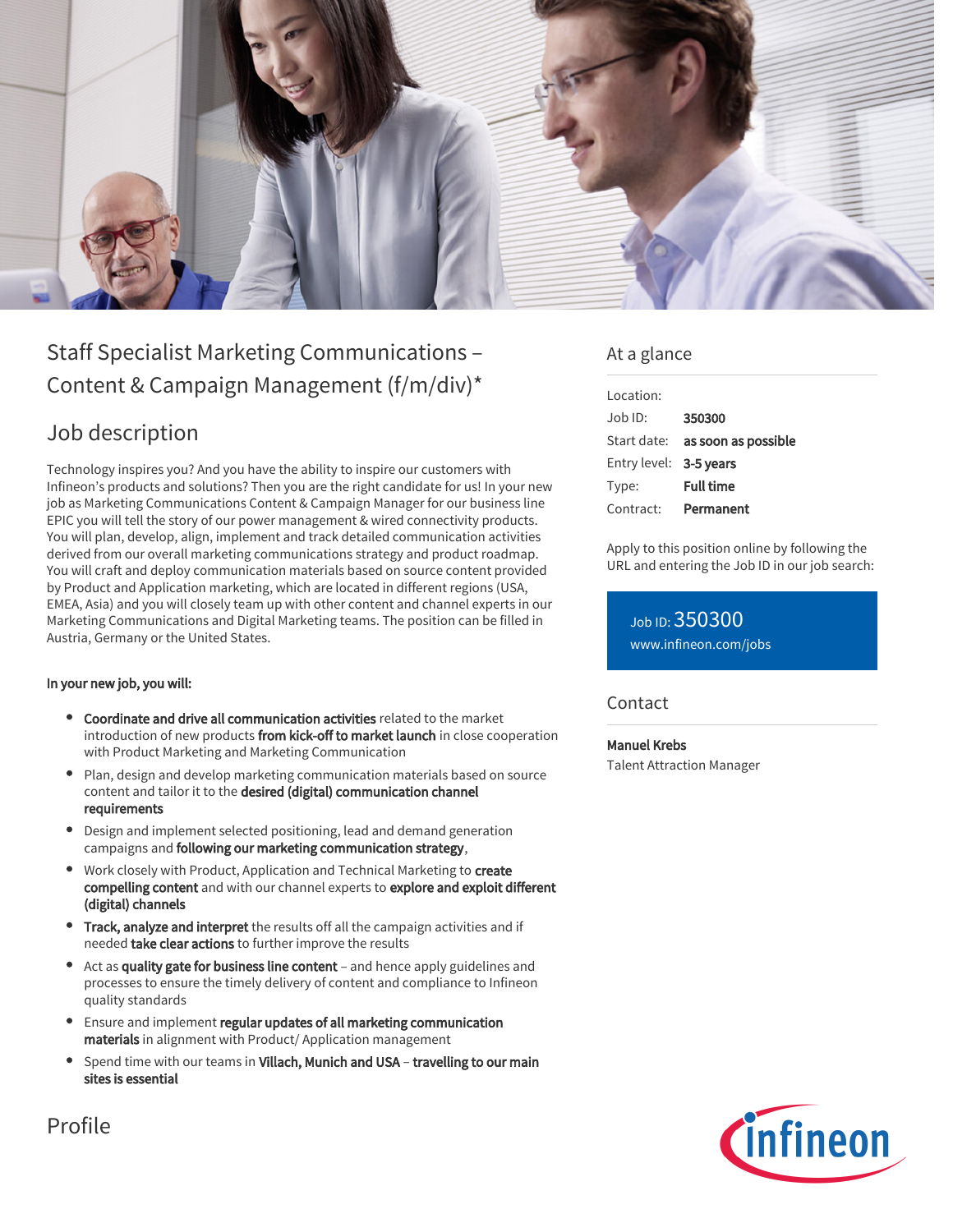You are a marketing communications expert and you know how to establish lasting relationships and networks with colleagues and clients. Being part of cross-disciplinary teams of content providers, content creators and content disseminators, you **anticipate** the future needs of our customers and engage them with Infineon. In your daily work you remain aware of the big picture even in complex situations. You can focus your creativity and knowledge on producing results with tangible value, both for our customers as well as for Infineon. You enjoy working in a competitive and international environment and you are also open to travel. You are multi-tasking and working with a number of interfaces being located all around the world and across time zones is fun for you – then apply for that position.

#### You are best equipped for this task if you have:

- The combination of communication expertise, business sense and passion for high-tech (semiconductor) solutions
- A university degree of either Communications/Media Science, Marketing or Engineering
- **Experience in marketing communications**, ideally in a high-tech company
- An understanding of the B2B electronic industry, paired with a good knowledge the of semiconductor market, including competitors and media landscape (as a plus)
- Profound experience in content development and production, ideally in creating and editing technical promotion material
- Conceptual know-how and experience in designing and executing communication strategies and campaigns, also leveraging the potential of Digital Marketing
- **Excellent organizational and project management skills**
- A passion to trying out new things and being able to multi-task
- **•** Flexibility to work across different times zones
- The willingness to travel several times a year to our main sites to meet all key stakeholders you work with
- Excellent English skills and readiness to work in an international environment across time zones

We offer competitive salaries and additional benefits based on your performance, experience and qualification. If the position will be staffed in Austria, the employment is in accordance with the collective salary and wage agreement for employees of the electrical and electronics industry, employment group G (https://www.feei.at/wpcontent/uploads/2021/04/minimum-salaries-white-collar-workers-2021.pdf). The monthly salary is paid 14 times p.a. We offer a higher compensation depending on your expertise and skills.

## Why Us

#### Part of your life. Part of tomorrow.

Infineon is a world leader in semiconductor solutions that make life easier, safer, and greener. Our solutions for efficient energy management, smart mobility, and secure, seamless communications link the real and the digital world.

#### – Power & Sensor Systems (PSS) drives leading-edge power management, sensing and data transfer capabilities –

Infineon PSS semiconductors play a vital role in enabling intelligent power management, smart sensitivity as well as fast and reliable data processing in an increasingly digitalized world. Our leading-edge power devices make chargers, adapters, power tools and lighting systems smarter, smaller, lighter and more energyefficient. Our trusted sensors increase the context sensitivity of "things" and systems such as HMI, and our RF chips power fast and reliable data communication. [Click here](https://www.infineon.com/cms/en/careers/working-at-infineon/PSSDreamJob/) for more information about working at PSS with interesting employee and